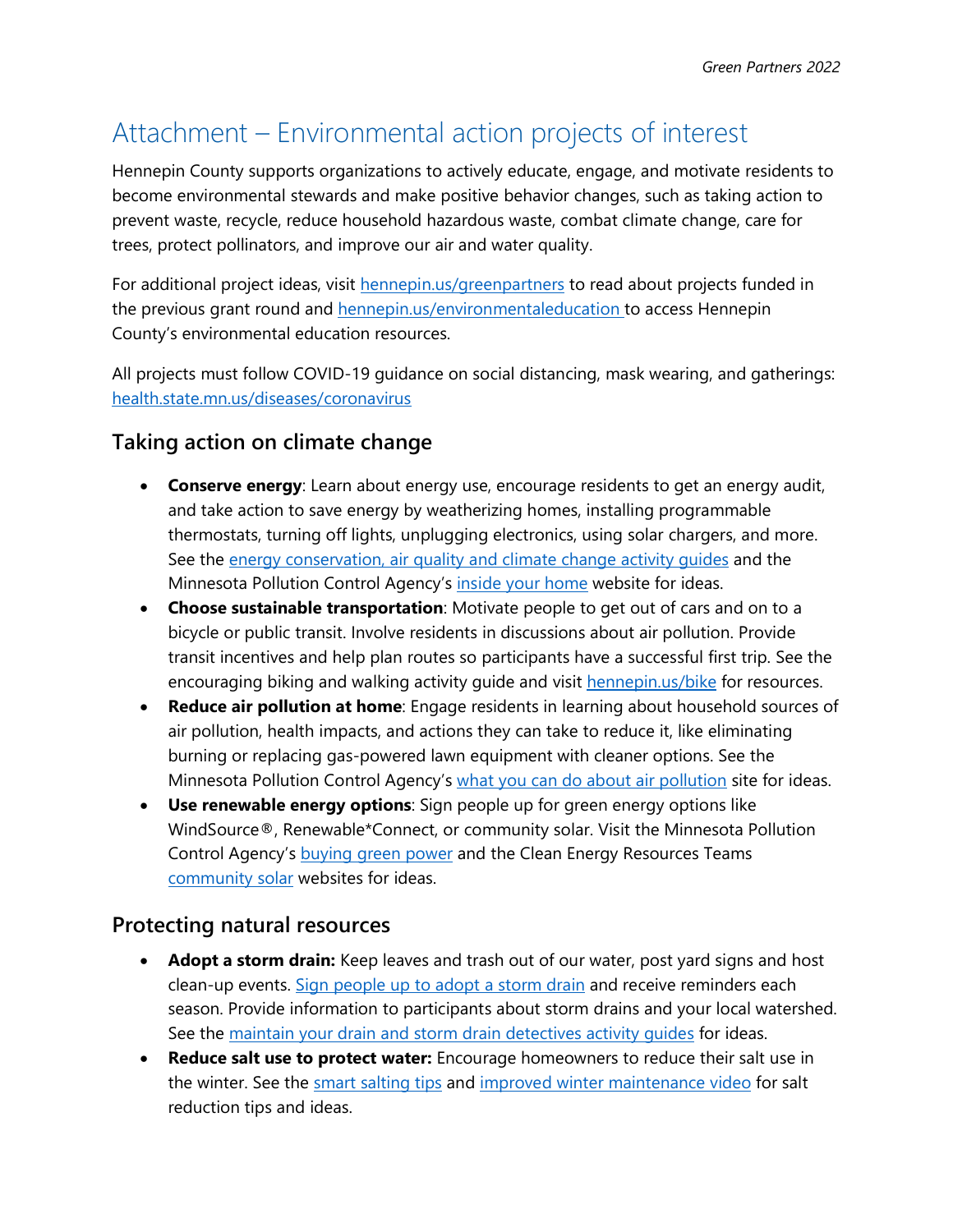- **Care for trees:** Engage homeowners in conducting tree inventories, learn about the benefits of trees, and provide hands-on training opportunities to practice tree planting, trimming, and watering. Work with Hennepin County foresters to select trees to giveaway to participants in your community. See [hennepin.us/trees,](http://www.hennepin.us/trees) [hennepin.us/ashtrees,](http://www.hennepin.us/ashtrees) and [Minnesota DNR residential tree care](https://www.dnr.state.mn.us/treecare/residential.html) for resources.
- **Protect pollinators:** Encourage people to make changes in their community and lawn care practices to protect pollinators, including reducing the use of pesticides, providing habitat, and using [pollinator-friendly plants.](https://www.dnr.state.mn.us/pollinator_resources/index.html) Limited plant giveaways are allowed when participants will be trained and supported to care for native pollinator plants.
- **Support homeowners in making changes to their yard to protect water:** Encourage homeowners to make changes to capture rainfall on their property instead of letting it runoff. See Hennepin County's [protecting natural resources](https://www.hennepin.us/residents/conservation/protecting-natural-resources) and the [Blue Thumb](https://bluethumb.org/) websites for ideas.

## **Preventing waste and recycling**

- **Recycling:** Encourage recycling in areas of low participation. Contact your city recycling coordinator to find out which neighborhoods have low recycling rates in your area (see the list of city recycling coordinators at **hennepin.us/recycling**. See the Hennepin County recycling quide, [recycling presentation,](https://www.hennepin.us/-/media/hennepinus/business/work-with-hennepin-county/environmental-education-kits/Recycling-PRESENTATION.pdf) and recycling activity quide for ideas.
- **Organics:** Encourage residents to sign up for organics recycling or use a drop-off site, help them participate on a regular basis, and make sure they maximize the amount of materials they divert to organics recycling while minimizing contamination. See [hennepin.us/organics,](http://www.hennepin.us/organics) the [organics recycling guide,](https://www.hennepin.us/-/media/hennepinus/residents/recycling/documents/residential-organics-recycling-guide.pdf) [tips for getting started with organics](https://www.hennepin.us/-/media/hennepinus/business/work-with-hennepin-county/environmental-education-activities/what-is-organics-recycling.pdf)  [recycling,](https://www.hennepin.us/-/media/hennepinus/business/work-with-hennepin-county/environmental-education-activities/what-is-organics-recycling.pdf) and [organics recycling activity guides](https://www.hennepin.us/-/media/hennepinus/business/work-with-hennepin-county/environmental-education-activities/OrganicsRecycling-Activity-Guides.pdf) for ideas.
- **Reduce food waste:** Encourage participants to improve meal planning, properly store food, and preserve food before it spoils. See the Hennepin County food waste activity [guides](https://www.hennepin.us/-/media/hennepinus/business/work-with-hennepin-county/environmental-education/reducing-food-waste.pdf?la=en) for ideas. Ask participants to share challenges, creative tips, and advice for others.
- **Reuse and repair:** Encourage participants to repair household items. Recruit fixers from your community and host a fix-it event tailored to your community. See the Minnesota Pollution Control Agency's [repair revolution](https://www.pca.state.mn.us/repair-revolution) and [fix-it clinic](https://www.hennepin.us/residents/recycling-hazardous-waste/fix-it-clinics) websites for ideas.
- **Make buying used cool:** Reduce the stigma of buying used. Engage participants in examining how their household generates waste and identifying items they could purchase used goods. Share information about reuse stores and purchasing strategies. Host a swap event and consider a theme, such as books, music, toys, kitchen items, clothes, shoes, jewelry, or tools. Encourage participants to share their used items on social media to influence social norms more broadly. View the county's reducing waste activity quides and learn more about our [Choose to Reuse program.](https://www.hennepin.us/choose-to-reuse)
- **Replace disposables and single use plastics:** Ask participants to assess the disposable, "convenience" items they commonly use and provide tips and tools to replace those items with reusable items. See our [top 10 list of disposal items to replace with reusables.](https://www.hennepin.us/choose-to-reuse/tips/replace-with-reusables)